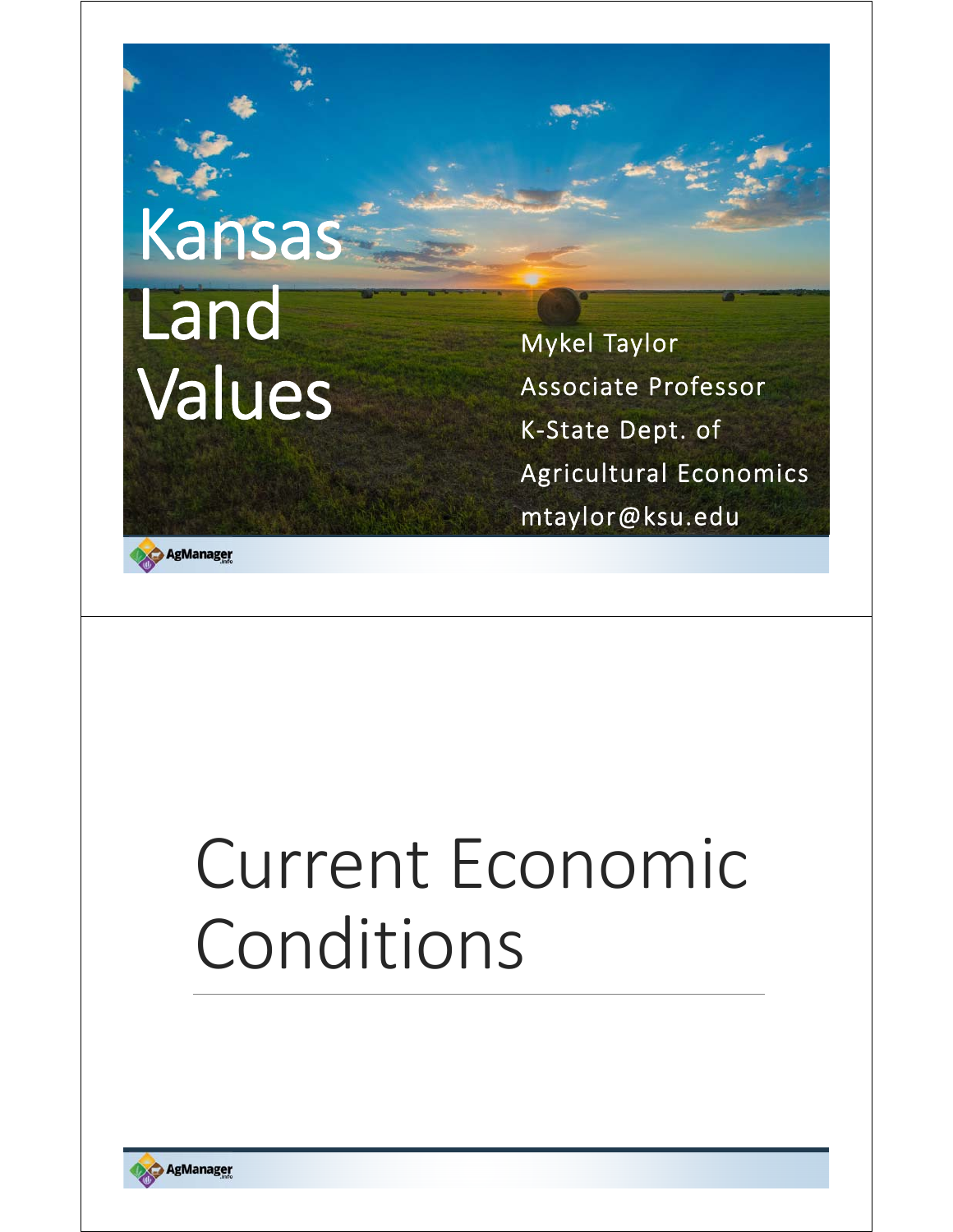### Returns to Farming



### Net Farm and Ranch Income



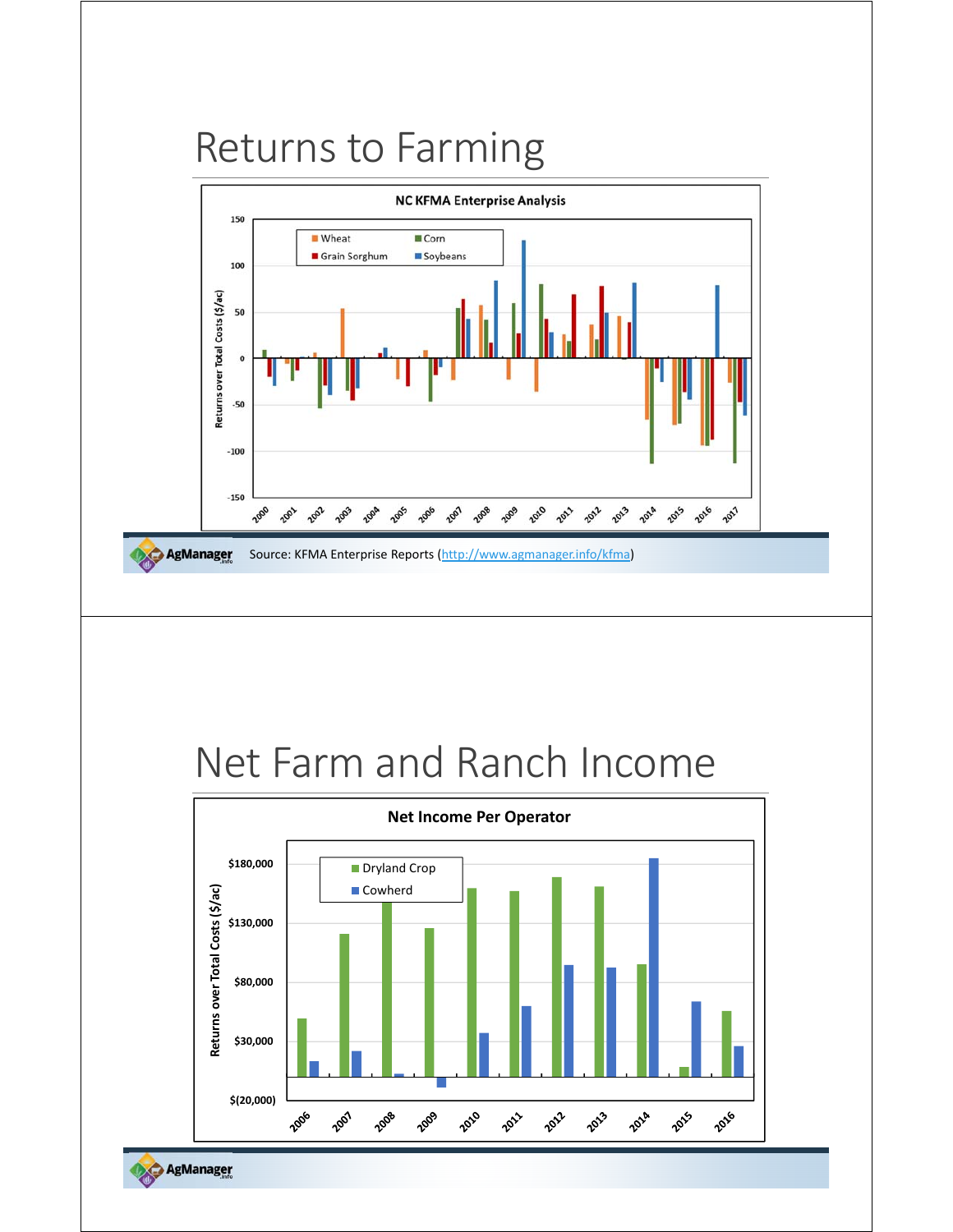### Average Net Farm Income



### Farm Family Living Expenses



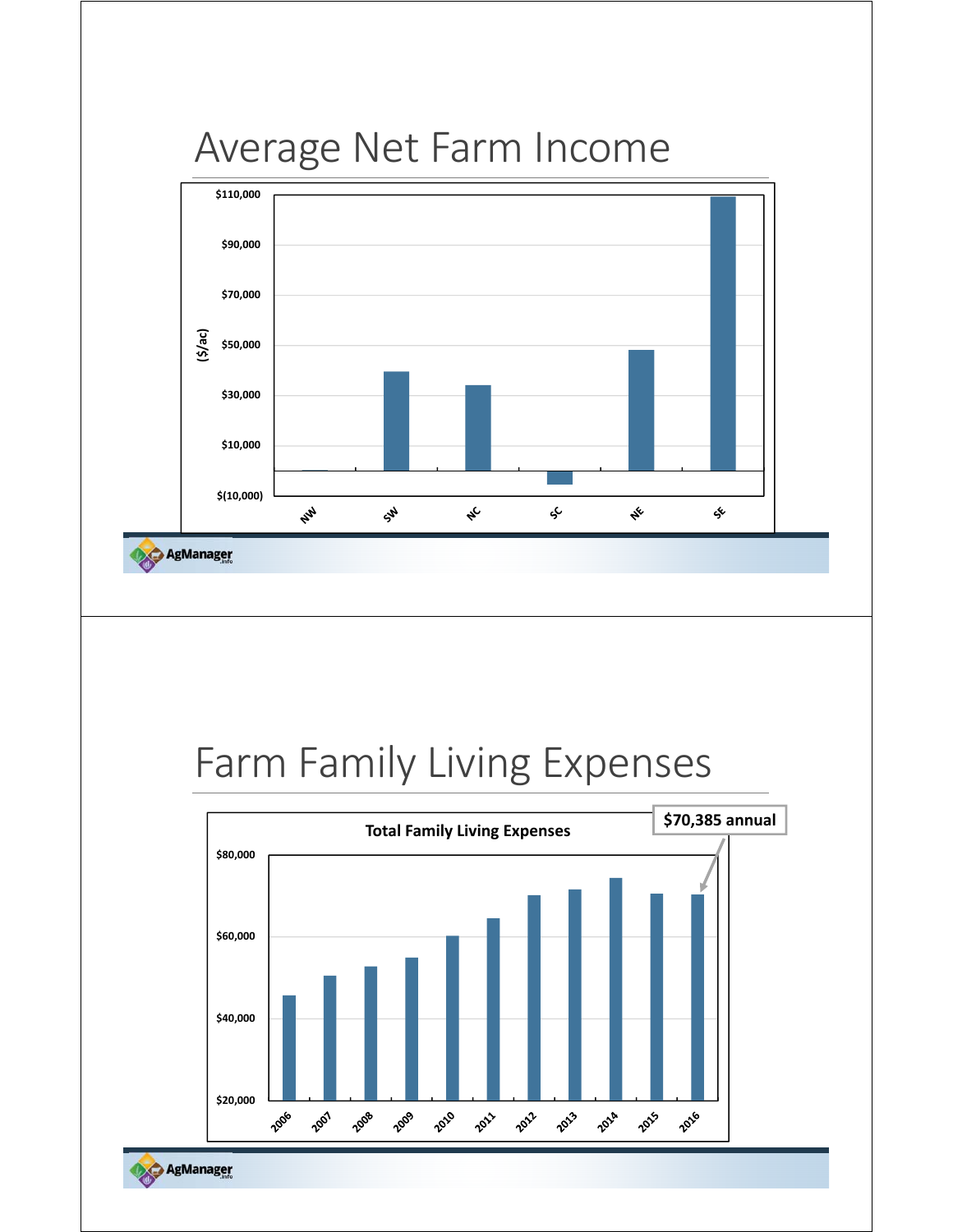



AgManager

### Bankruptcies Filed by KS Farms



AgManager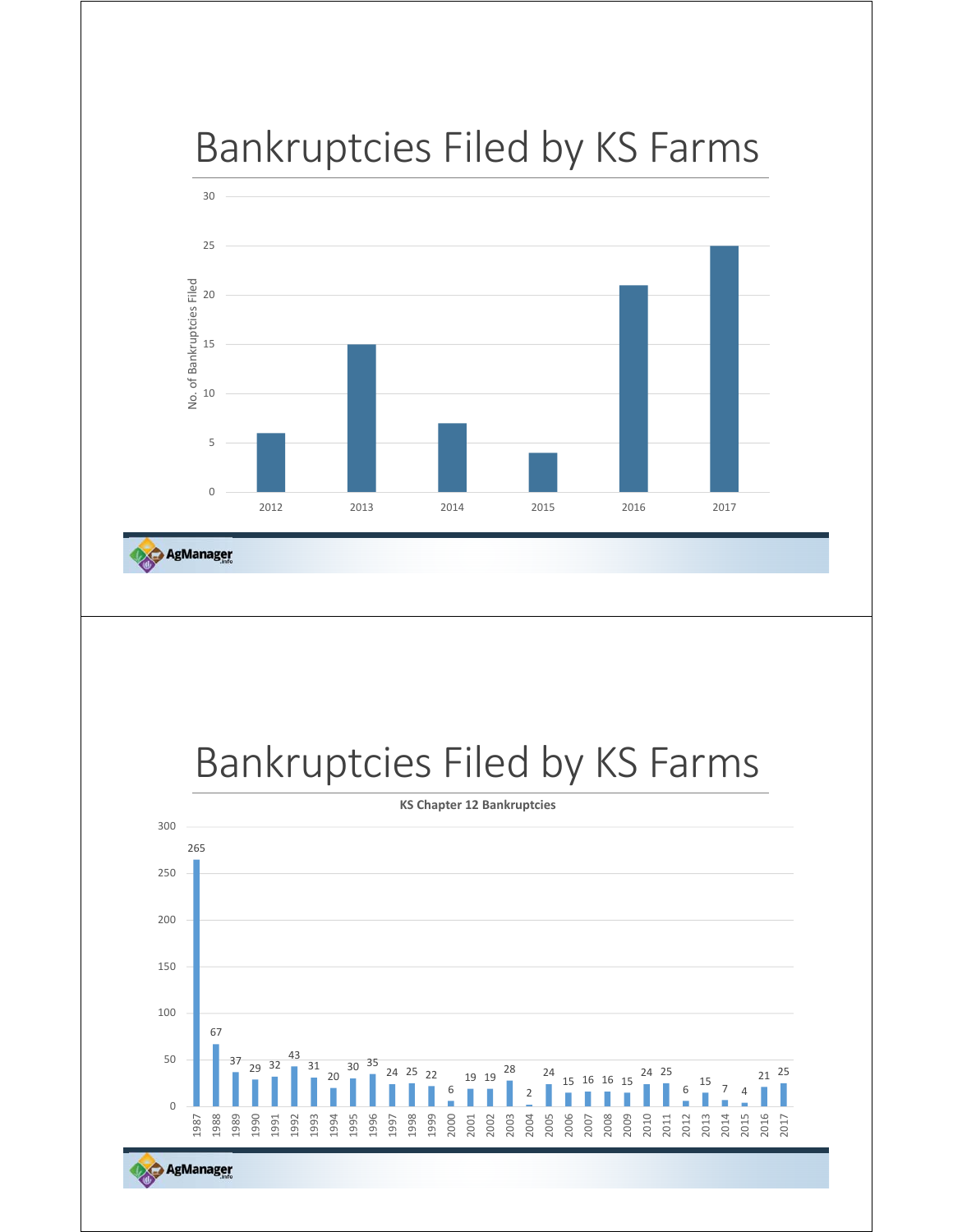# Land Value Trends

**AgManager** 

### Land Values

Affected by profitability in ag sector

But land values do not adjust as quickly as profitability to changes in commodity prices

#### Adjustment period due to

- Long‐run reasons for buying and holding land
- Expectations of buyers/sellers

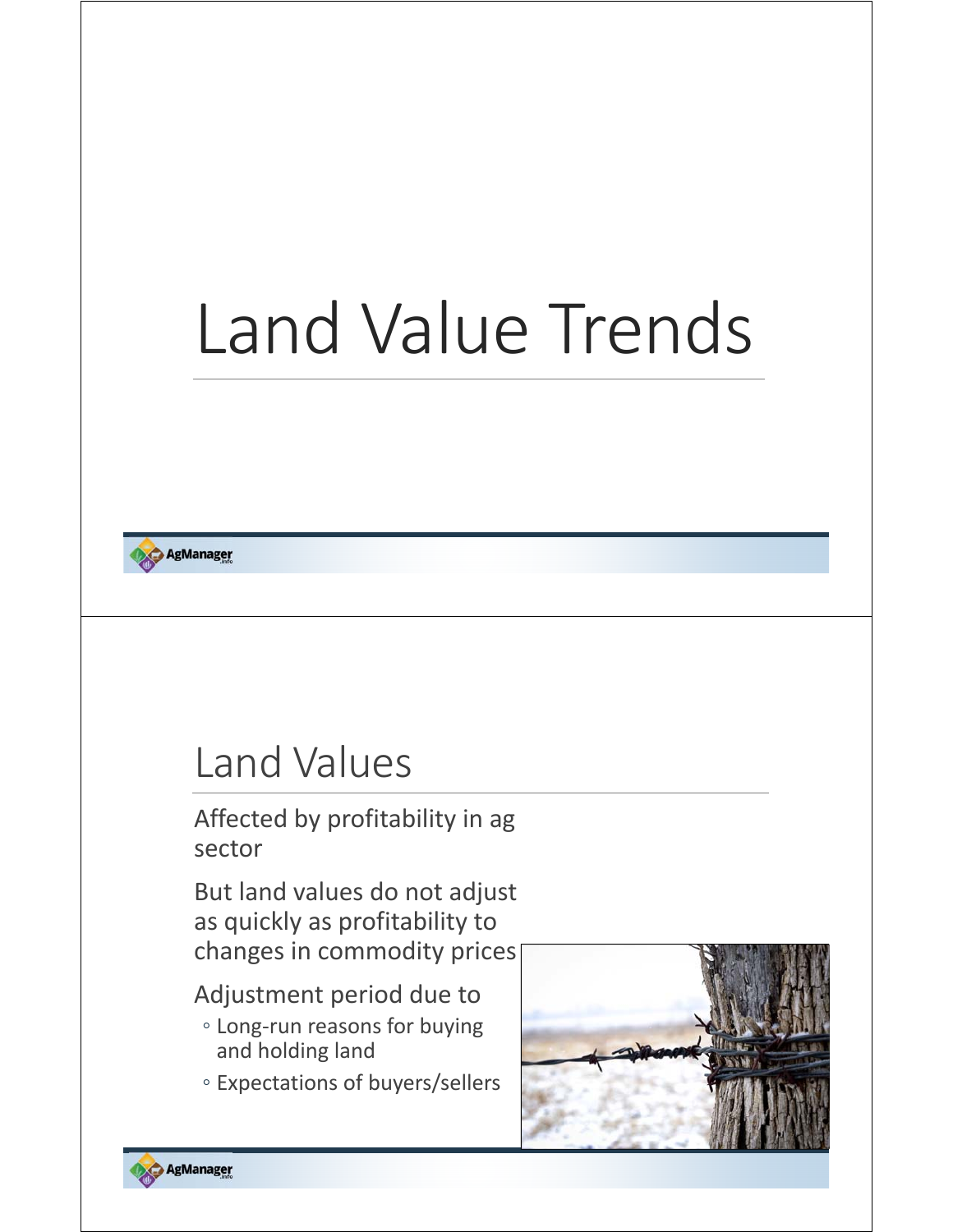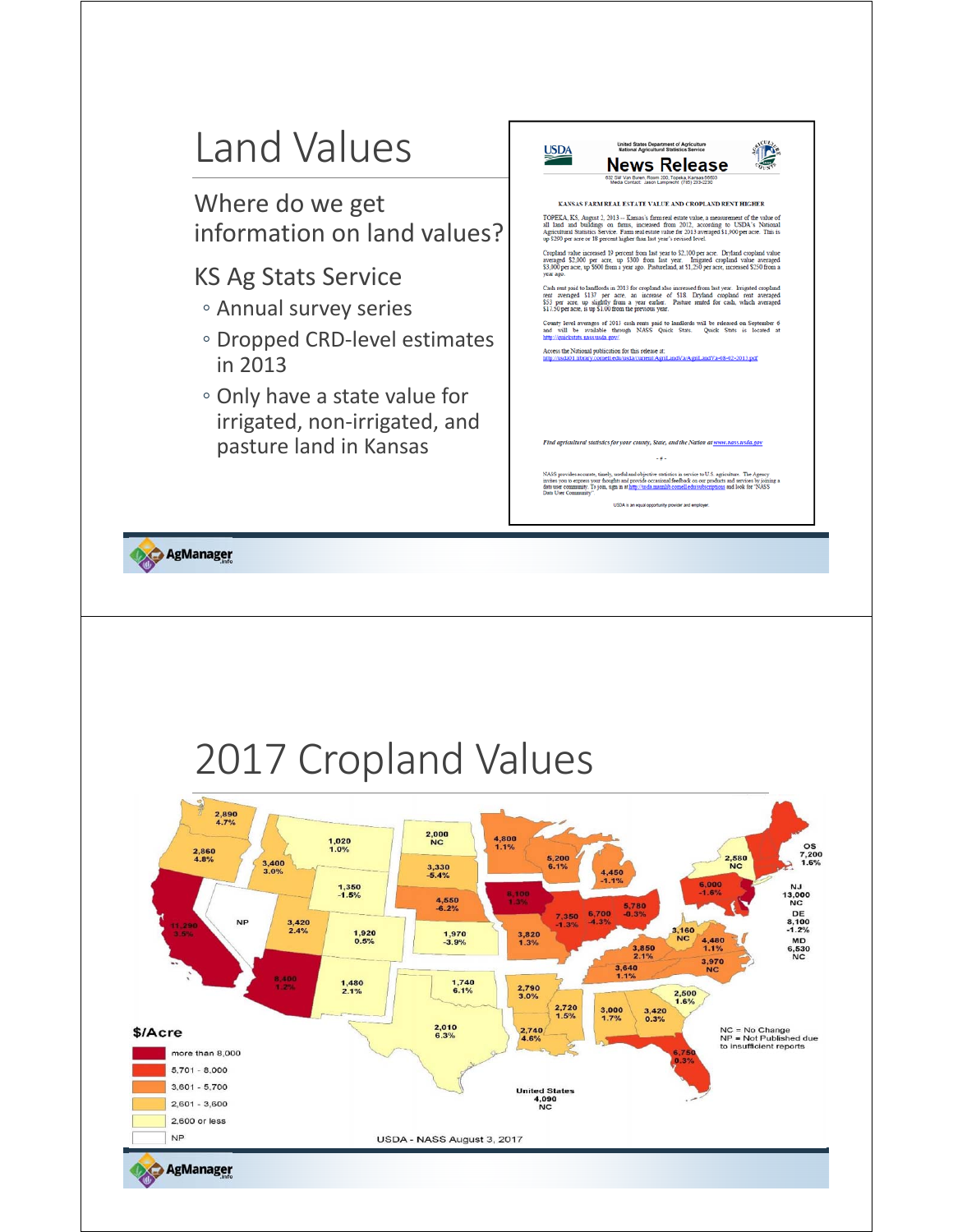

2017

2016

**Source: USDA‐NASS**

\$0

2008

2009

2010

2011

2012

2013

2014

2015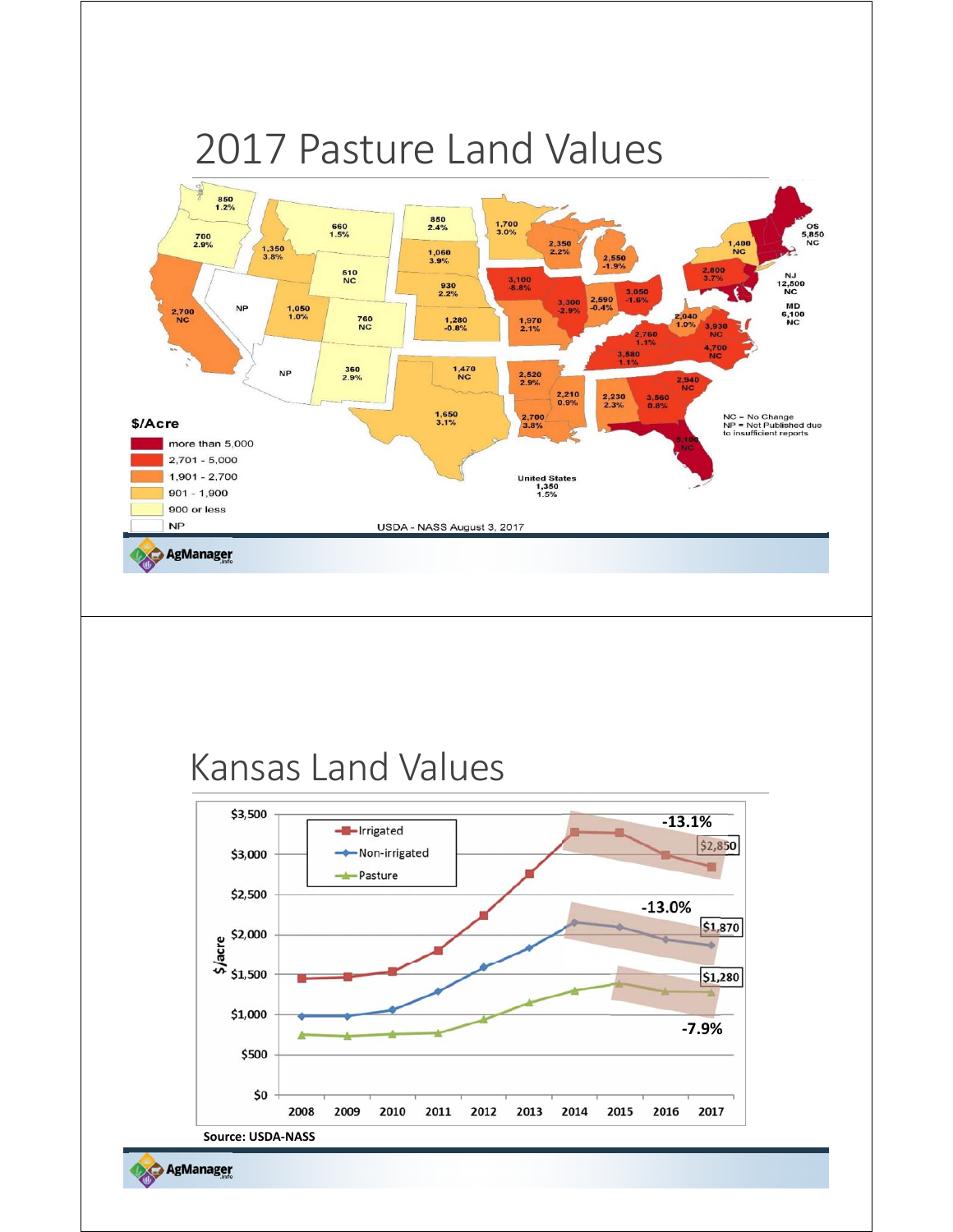

## Market‐Based Land Values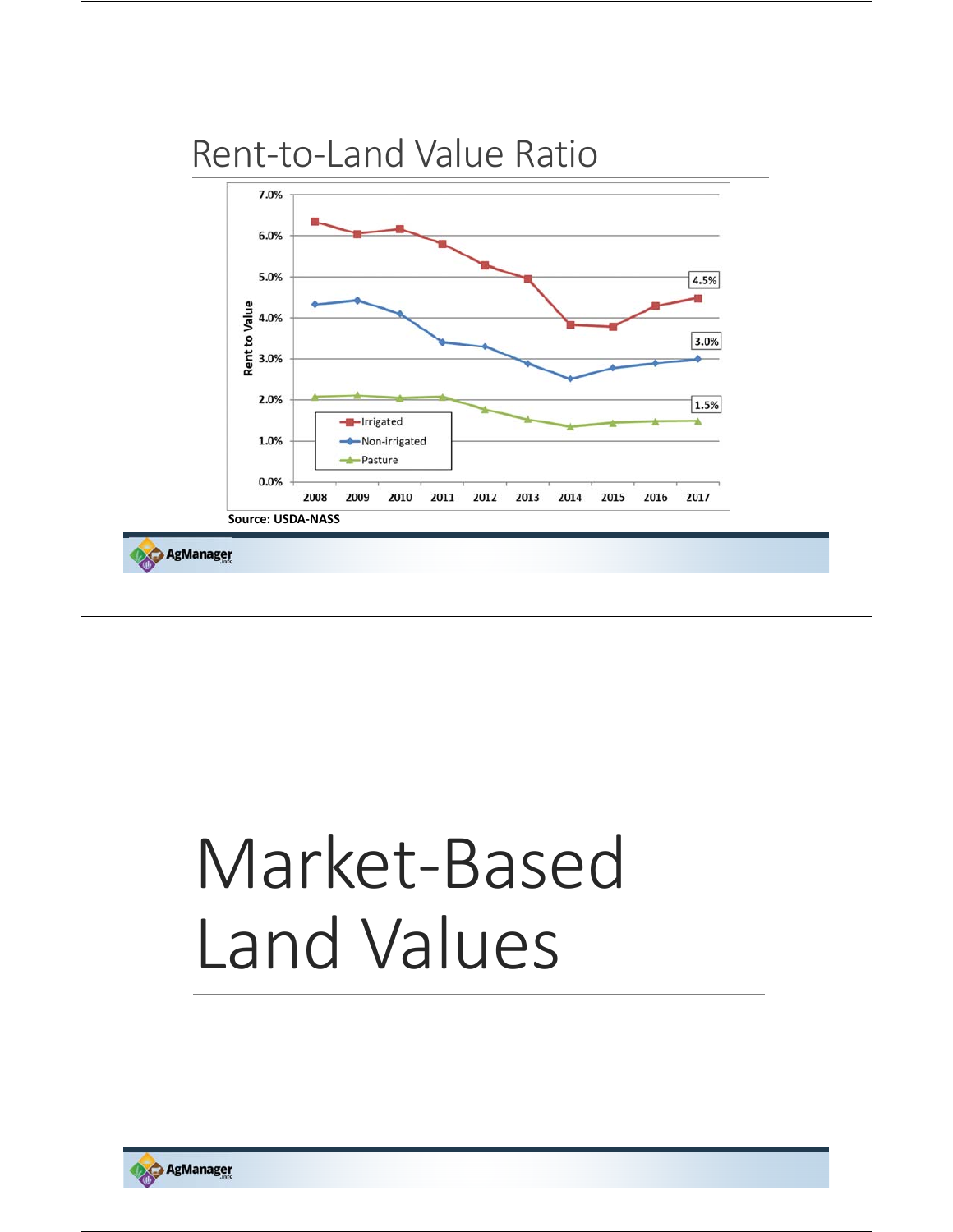### Kansas Land Values

Source for market transaction data

◦ Property Valuation Department, Topeka

#### 2014‐17 sales data

- County location, population density
- Acres in sale
- Mixture of irrigated, non‐irrigated and pasture in parcel
- 20‐year average rainfall
- Enrollment in CRP
- Value of improvements is removed for bare land value
- Parcels under 40 acres are omitted

AgManager

## PVD Sales Data 2014‐2017

| 2017                             | <b>Average</b> |                   |
|----------------------------------|----------------|-------------------|
| <b>Acres in Sale</b>             | 150.6          |                   |
| <b>CRP Contracts</b>             | 4.3%           |                   |
| <b>Sales Per County</b>          | 25.1           |                   |
| <b>All Years</b>                 |                |                   |
| <b>Total Sales Transactions:</b> |                |                   |
| 2017                             | 2,625          | 31% drop in sales |
| 2016                             | 2,145          | over past 4 years |
| 2015                             | 3,775          |                   |
| 2014                             | 3,789          |                   |

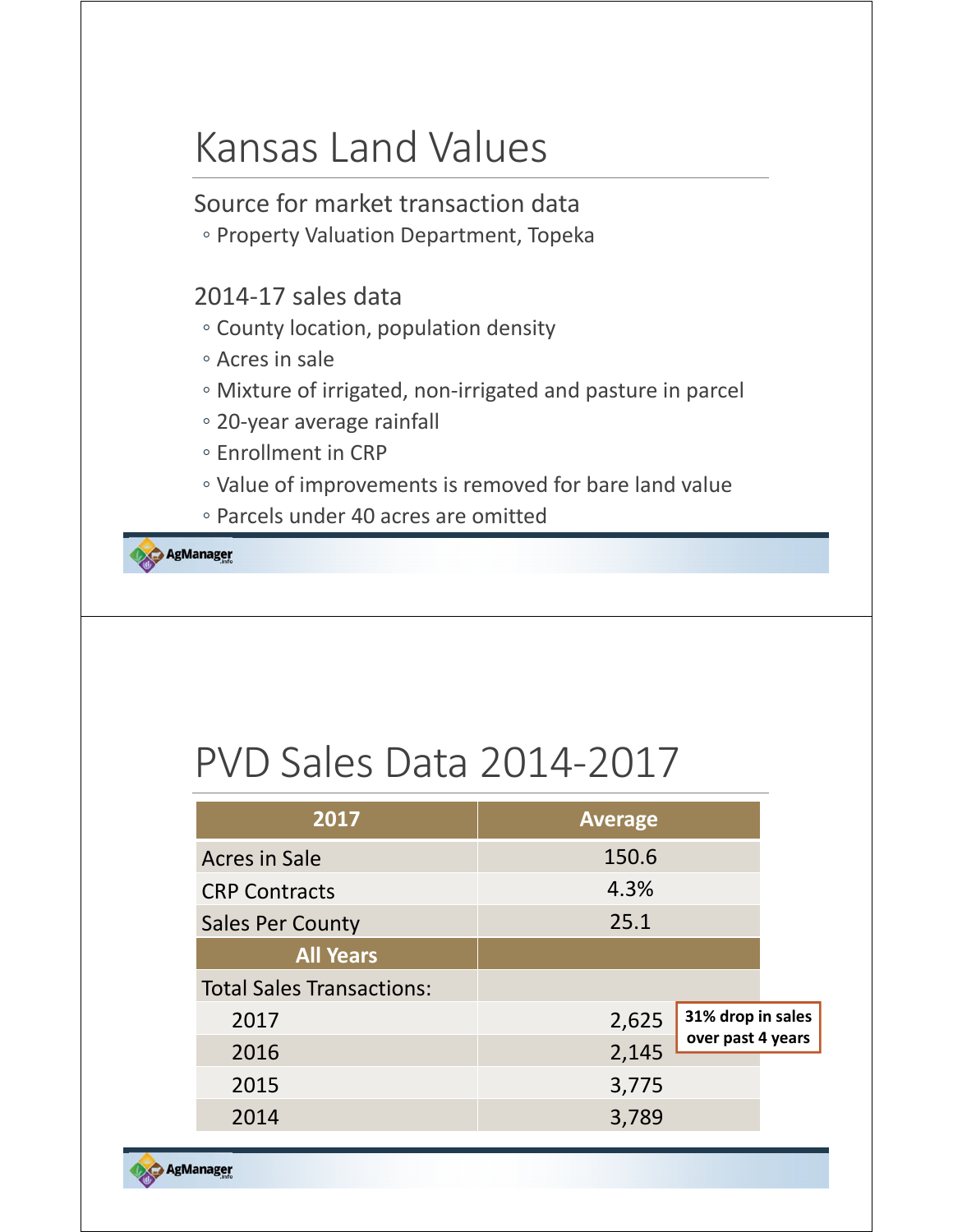### Model‐Predicted Sales Price (\$/ac)

| <b>Land Type</b>         | 2017    | 2016                      |  |  |
|--------------------------|---------|---------------------------|--|--|
| Non-Irrigated            | 2,777   | 2,994                     |  |  |
| Irrigated                | 5,232   | 5,012                     |  |  |
| Pasture                  | 1,923   | 1,945                     |  |  |
| All Cropland and Pasture | \$3,311 | \$3,317                   |  |  |
|                          |         | 1.9% decline<br>from 2016 |  |  |

**AgManager** 

# Land Model Results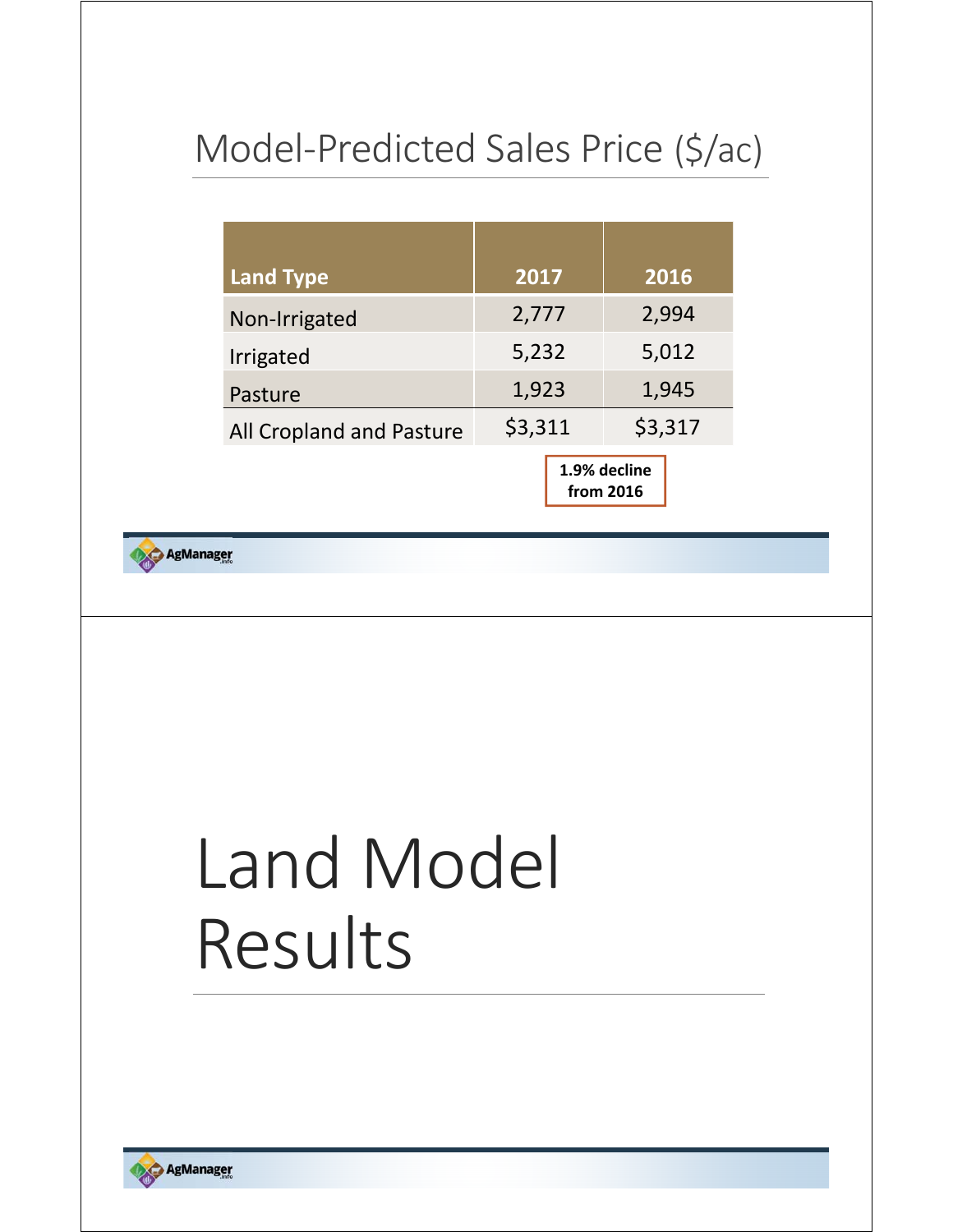## Land Model Results



AgManager

### Land Model Results

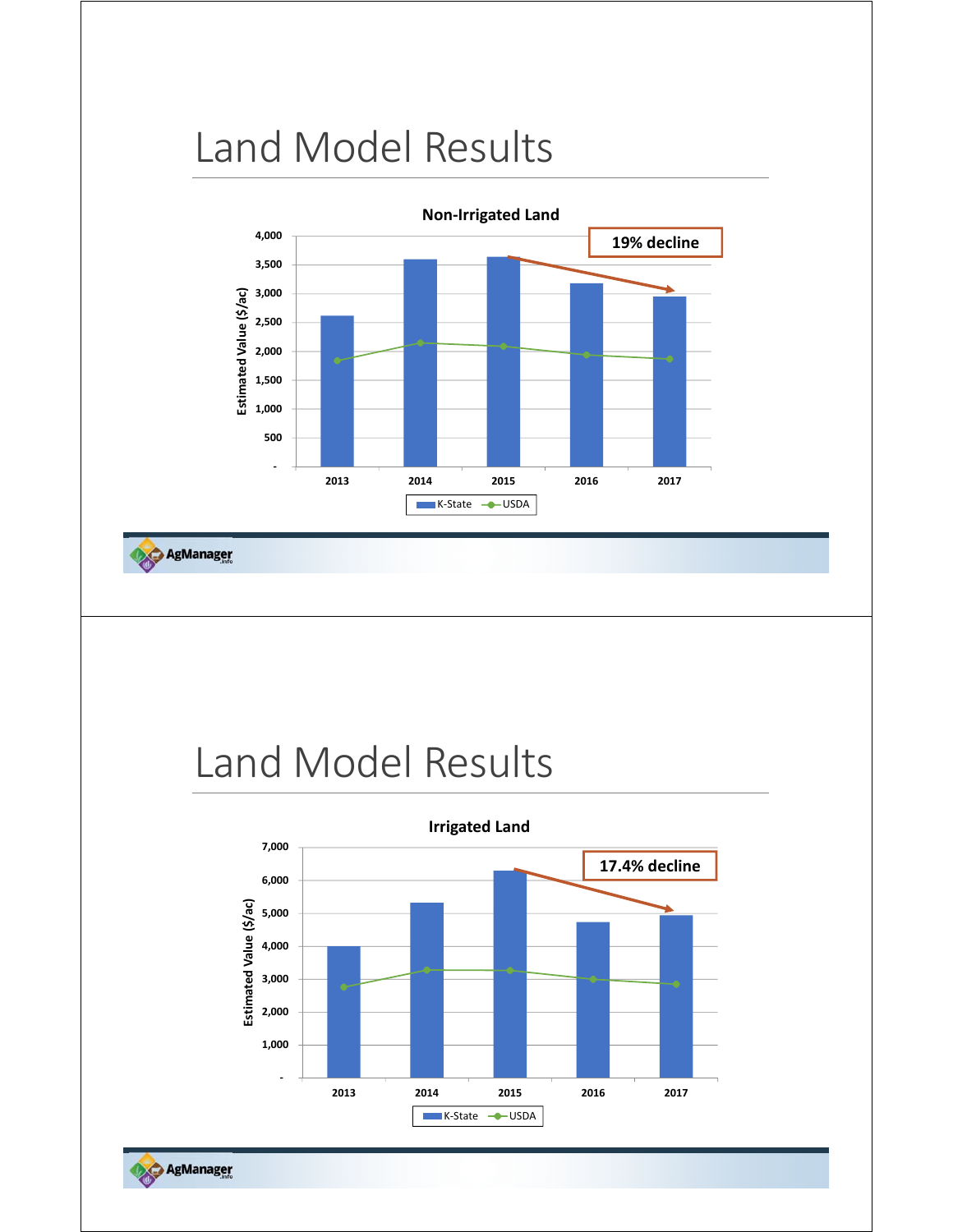## Land Model Results



AgManager

## 2017 Non-Irrigated Land Values

| Cheyenne       |         | <b>Rawling</b> | Decatur  | Norton   | Phillips | Smith    | Republic<br>Jewell |                  | <b>Brown</b><br>Washington<br>Marshall<br>Nemaha<br>Doniph |              |           |                    |                     |                 |
|----------------|---------|----------------|----------|----------|----------|----------|--------------------|------------------|------------------------------------------------------------|--------------|-----------|--------------------|---------------------|-----------------|
|                |         | \$2,028        |          |          |          |          | \$2,811            |                  |                                                            |              | \$4,853   |                    | Atchison            |                 |
| Sherman        |         | Thomas         | Sheridan | Graham   | Rooks    | Osborne  | Mitchell           |                  | Clay                                                       | <b>Riley</b> | Pottawa   | Jackson            | Jefferson           |                 |
| <b>Wallace</b> | Logan   |                | Gove     | Trego    | Ellis    | Russell  | Lincoln            | Ottawa           |                                                            | Geary        | Wabaun    | Shawnee            |                     | Leaven,<br>Wyan |
|                |         | \$1,942        |          |          |          |          | <b>Filcworth</b>   | Saline           | Dickins                                                    | Morris       |           | Osage              | Douglas             | Johnson         |
| Greeley        | Wichita | Scott          | Lane     | Ness     | Rush     | Barton   | \$2,669<br>Rice    | <b>MCPherson</b> | Marion                                                     | Chase        | Lyon      |                    | Franklin<br>\$3,812 | Miami           |
| Hamilton       | Kearny  |                | Finney   | Hodgeman | Pawnee   | Stafford | Reno               | Harvey           |                                                            |              | Greenwood | Correy<br>Woodson  | Anderson<br>Allen   | Linn            |
|                |         | \$1,298        |          | Ford     | Edwards  |          | \$2,581            | <b>Ygwick</b>    |                                                            | Butler       |           |                    |                     | Bourbon         |
| Stanton        | Grant   | Haskell        |          |          | Kiowa    | Pratt    | Kingman            |                  |                                                            |              | Elk       | Wilson             | Neosho              | Crawford        |
| Morton         | Stevens | Seward         | Meade    | Clark    | Comanche | Barber   | Harper             | Sumner           |                                                            | Cowley       | Chautaug  | \$2,997<br>Montgom | Labette             | Cherokee        |

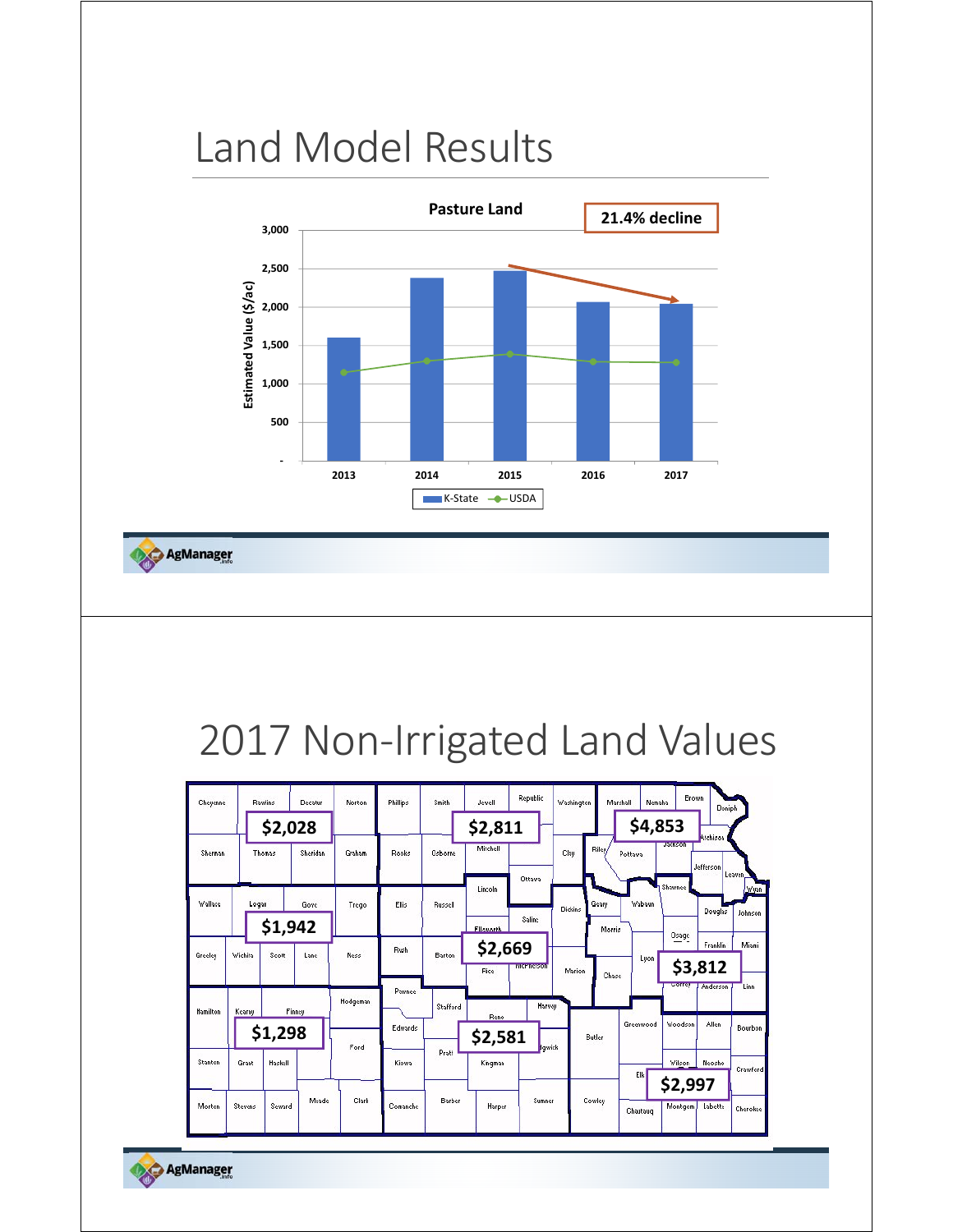### 2017 Pasture Land Values



AgManager

### 2016 Irrigated Land Values

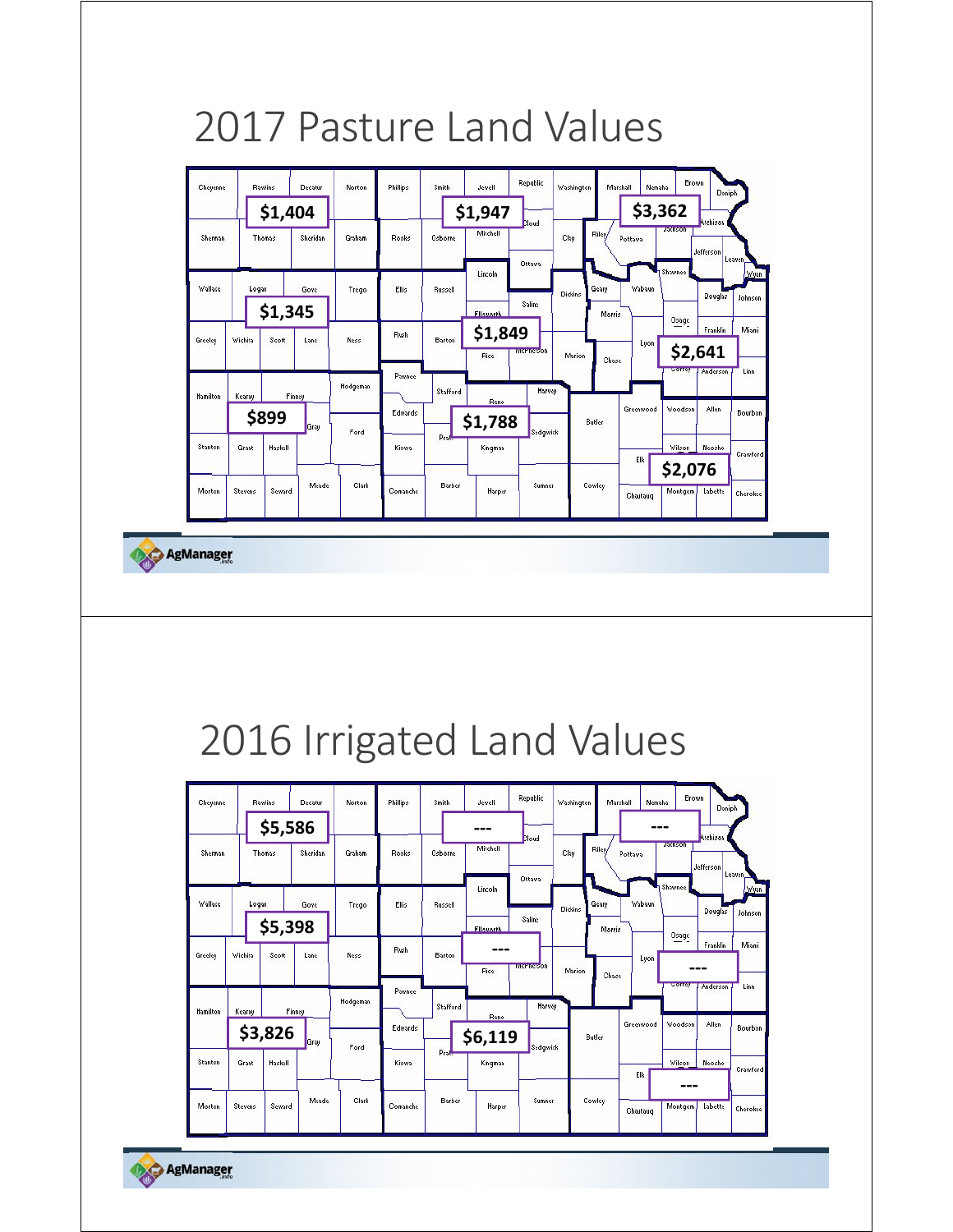# Long‐Run Growth

**AgManager** 

### Kansas Land Values